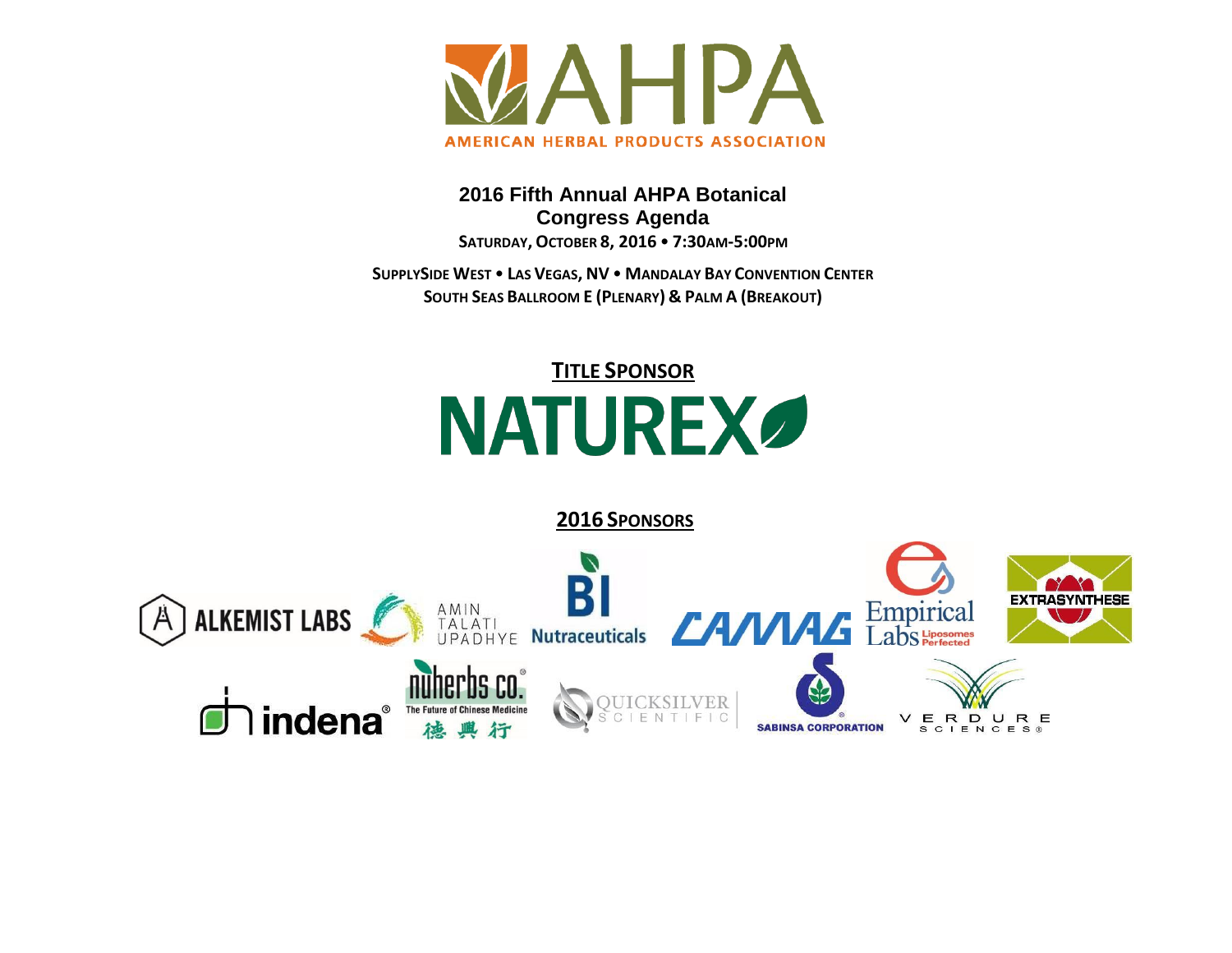## **AHPA Botanical Congress 2016**

#### **PLENARY SESSION SCHEDULE OF EVENTS**

| <b>Time</b>                                                          | Plenary Session: Mandalay Bay, South Seas Ballroom E                                                                                                                                                                                                                                                                                                                                                                                                                                                                                                                                                                                                                                                                           | <b>Presenter(s)</b>                                                                                                                                                                                                                    |  |
|----------------------------------------------------------------------|--------------------------------------------------------------------------------------------------------------------------------------------------------------------------------------------------------------------------------------------------------------------------------------------------------------------------------------------------------------------------------------------------------------------------------------------------------------------------------------------------------------------------------------------------------------------------------------------------------------------------------------------------------------------------------------------------------------------------------|----------------------------------------------------------------------------------------------------------------------------------------------------------------------------------------------------------------------------------------|--|
| 7:30-8am                                                             | <b>Registration and Continental Breakfast</b>                                                                                                                                                                                                                                                                                                                                                                                                                                                                                                                                                                                                                                                                                  |                                                                                                                                                                                                                                        |  |
| 8-8:15am                                                             | <b>Welcome and Introduction</b>                                                                                                                                                                                                                                                                                                                                                                                                                                                                                                                                                                                                                                                                                                | Michael McGuffin, AHPA                                                                                                                                                                                                                 |  |
| 8:15-9am                                                             | <b>FDA Industry Update</b><br>A look at current topics affecting the industry, such as cannabis, and how other key<br>topics might impact the industry and its method of conducting business.                                                                                                                                                                                                                                                                                                                                                                                                                                                                                                                                  | Introduction: Michael McGuffin, AHPA<br>Presenter:<br>Cara Welch, Ph.D., Food and Drug Administration                                                                                                                                  |  |
| <b>Transition to ALOE Breakout Session [See Separate Agenda]</b>     |                                                                                                                                                                                                                                                                                                                                                                                                                                                                                                                                                                                                                                                                                                                                |                                                                                                                                                                                                                                        |  |
| 9-10:30am                                                            | <b>Money and the Marketplace</b><br>The marketplace is changing very rapidly. With transitions occurring in channels of<br>trade via market segmentation, what is the potential impact on brands?                                                                                                                                                                                                                                                                                                                                                                                                                                                                                                                              | Moderator: Rajiv Khatau, LODAAT Pharma<br>Presenters:<br>Brianna Peterson, Euromonitor Int'l.<br>David T. Thibodeau, Wellvest Capital                                                                                                  |  |
| 10:30-11am                                                           | <b>Break</b>                                                                                                                                                                                                                                                                                                                                                                                                                                                                                                                                                                                                                                                                                                                   |                                                                                                                                                                                                                                        |  |
| 11am-12:30pm                                                         | <b>Building Consumer Trust: The Medium and the Message</b><br>It's no secret that the national news media often reports the herbal supplements<br>industry is unregulated and adulterated, yet the herbal supplements category has<br>continued to dispel that message by showing a projection in sales growth. Despite<br>the additional scrutiny of attorneys general, U.S. consumers still believe in the<br>importance of consuming herbal dietary supplements. This session will provide a<br>lively discussion on the noise that surrounds the industry, and savvy tips from<br>media experts on what mediums you should explore to better control your<br>message in an effort to avoid the pitfalls of negative media. | Moderator: Haley Chitty, AHPA<br>Presenters:<br>Erin Gargan, Socialite Agency<br>Josh Long, Esq., Informa<br><b>Rick Polito, Nutrition Business Journal</b>                                                                            |  |
| 12:30-1:45pm                                                         | Lunch / Special Panel Discussion:<br>FDA's Revised NDI Draft Guidance (August 2016)<br>With the 60-day comment period due to expire just a few days following this<br>Botanical Congress, join a panel of legal and regulatory experts who will explore<br>FDA's latest revision of draft guidance for new dietary ingredients (NDIs).<br>Industry experts will draw on nearly two months of analysis to provide in-depth,<br>substantive insights into the guidance and answer industry's questions.                                                                                                                                                                                                                          | Moderator: Michael McGuffin, AHPA<br>Presenters:<br>Cara Welch, Ph.D., FDA<br>Ashish R. Talati, Esq., Amin Talati & Upadhye<br>Marc S. Ullman, Esq., Rivkin Radler LLP<br>Anthony L. Young, Esq., Kleinfeld, Kaplan and<br>Becker, LLP |  |
| <b>Transition to CANNABIS Breakout Session [See Separate Agenda]</b> |                                                                                                                                                                                                                                                                                                                                                                                                                                                                                                                                                                                                                                                                                                                                |                                                                                                                                                                                                                                        |  |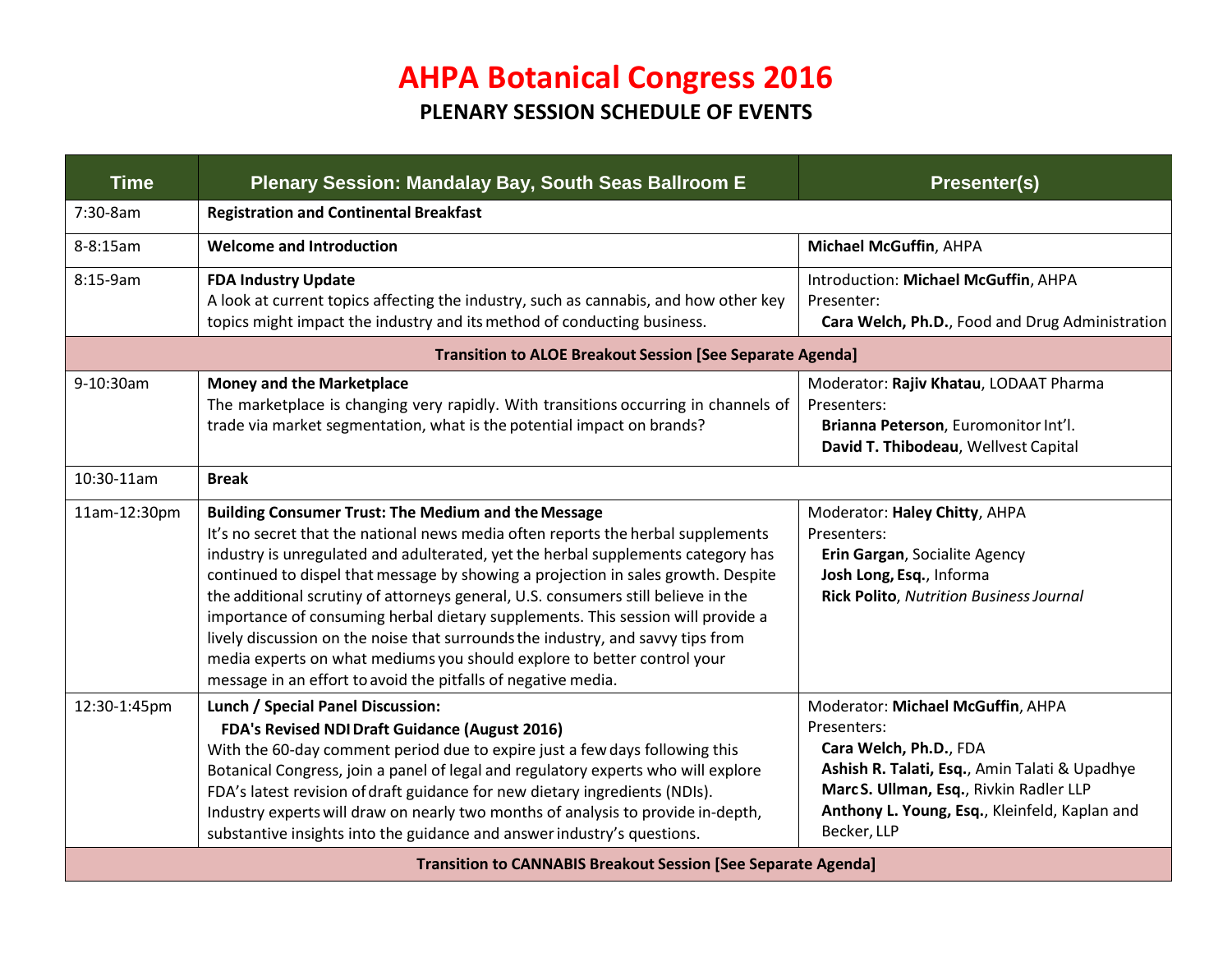| <b>Time</b> | <b>Plenary Session: Mandalay Bay, South Seas Ballroom E</b>                                                                                                                                                                                                                                                                                                                                                                                                                                                                                                                                                                                                                                                                                                                                                                                                                  | <b>Presenter(s)</b>                                                                                                                                                            |
|-------------|------------------------------------------------------------------------------------------------------------------------------------------------------------------------------------------------------------------------------------------------------------------------------------------------------------------------------------------------------------------------------------------------------------------------------------------------------------------------------------------------------------------------------------------------------------------------------------------------------------------------------------------------------------------------------------------------------------------------------------------------------------------------------------------------------------------------------------------------------------------------------|--------------------------------------------------------------------------------------------------------------------------------------------------------------------------------|
| 1:45-2:45pm | Supply Chain Management - Stage 1: Good Agricultural and Collection<br><b>Practices (GACP)</b><br>As a manufacturer, what should you know about the raw botanical material before<br>it arrives at your facility? The first step is to ensure the raw material has been<br>properly cultivated, collected, recorded and documented during its processing. As<br>quality control directly impacts the safety and efficacy of your finished product, it's<br>imperative that you - the manufacturer - control the quality of the raw botanical<br>material throughout the entire process. This session will review the GACP from<br>seed to post-harvest.                                                                                                                                                                                                                      | Moderator: Antoine Bily, Ph.D., Naturex<br>Presenters:<br>Edward Fletcher, Herbal Ingenuity<br>Nicolas Jegouic, Naturex                                                        |
| $2:45-3pm$  | <b>Break</b>                                                                                                                                                                                                                                                                                                                                                                                                                                                                                                                                                                                                                                                                                                                                                                                                                                                                 |                                                                                                                                                                                |
| $3-4pm$     | Supply Chain Management - Stage 2: Appropriate Ingredient GMPs Under<br><b>FSMA</b><br>Ingredient suppliers are not currently subject to the GMP rule (21 CFR 111), as it<br>applies to supplement manufacturers only. The argument has been made that<br>such oversight has created a gap in supply-chain integrity because it places all of<br>the risk on the contract manufacturer rather than the ingredient supplier. Others<br>argue that FDA's Food Safety Modernization Act (FSMA) includes two rules that<br>will apply directly to ingredient suppliers once they're fully implemented. This<br>session will include a lively discussion of FSMA's Preventive Controls for Human<br>Food regulation and Foreign Supplier Verification Program, and whether full<br>implementation of said regulations will positively impact the risk on ingredient<br>suppliers. | Moderator: Shaheen Majeed, Sabinsa Corp.<br>Presenters:<br>Gary Swanson, Herbalife<br>Ashish R. Talati, Esq., Amin Talati & Upadhye                                            |
| 4-4:50pm    | Supply Chain Management - Stage 3: Application and Limitations of Various<br><b>Analytical Methods</b><br>This session will provide an overview of the application and limitations of<br>various scientifically valid analytical methods that are used to verify product<br>authenticity and quality. The industry has a duty to select appropriate<br>scientifically valid analytical methods because they do exist. This session will<br>highlight the correct applications and limitations of a variety of scientifically<br>valid analytical methods used to ensure identity.                                                                                                                                                                                                                                                                                            | Moderator: Rajiv Khatau, LODAAT Pharma<br>Presenters:<br>Nandakumara D. Sarma, Ph.D., United States<br>Pharmacopeia<br>Roy Upton, RH, DipAyu, American Herbal<br>Pharmacopoeia |
| 4:50-5pm    | <b>Closing Remarks / Overview</b>                                                                                                                                                                                                                                                                                                                                                                                                                                                                                                                                                                                                                                                                                                                                                                                                                                            | Michael McGuffin, AHPA                                                                                                                                                         |
| 5pm         | Adjournment                                                                                                                                                                                                                                                                                                                                                                                                                                                                                                                                                                                                                                                                                                                                                                                                                                                                  |                                                                                                                                                                                |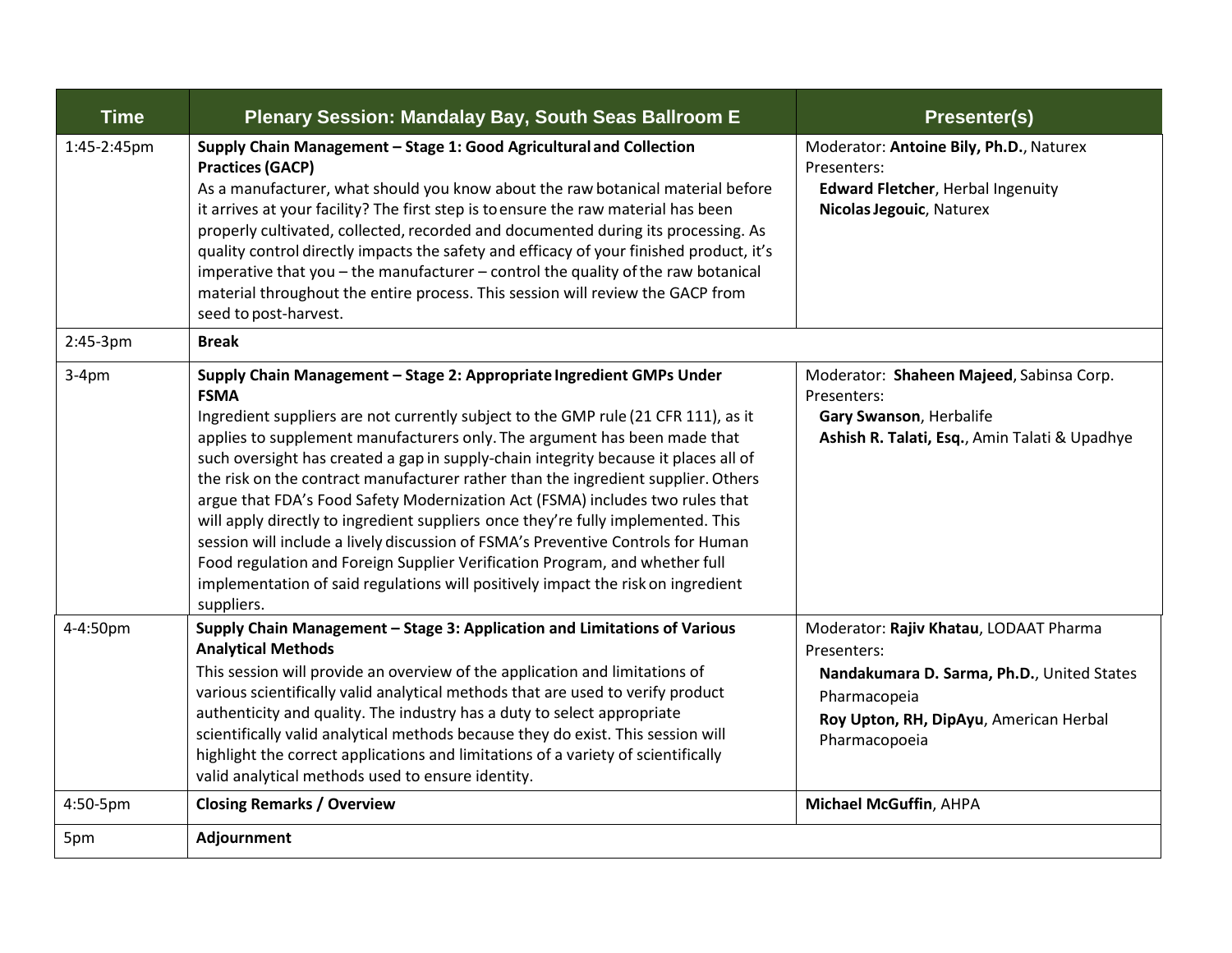### **AHPA Botanical Congress 2016**

#### **BREAKOUT SESSIONS SCHEDULE OF EVENTS**

| <b>Time</b>  | ALOE Breakout Session: Mandalay Bay, Palm Ballroom A                                                                                                                                                                                                                                                                                                                                                                                                                                                                                             | <b>Presenter(s)</b>                                       |
|--------------|--------------------------------------------------------------------------------------------------------------------------------------------------------------------------------------------------------------------------------------------------------------------------------------------------------------------------------------------------------------------------------------------------------------------------------------------------------------------------------------------------------------------------------------------------|-----------------------------------------------------------|
| 9:15-10:45am | <b>Regulatory-Focused Panel</b>                                                                                                                                                                                                                                                                                                                                                                                                                                                                                                                  | Moderator: Jeff Barrie, Aloecorp                          |
|              | Proposition 65: Will Misconceptions Impact the Aloe Vera Market?<br>A presentation regarding the potential impacts to the aloe products market<br>because of the misconceptions about the Office of Environmental Health Hazard<br>Assessment (OEHHA) adding non-decolorized whole leaf extract of Aloe vera to<br>the Prop 65 list. As the one-year post-listing date approaches in December 2016,<br>what are consumer perceptions; are private plaintiffs looking at this; are<br>manufacturers eliminating aloe ingredients due to concerns? | Presenter: Ann G. Grimaldi, Esq., Grimaldi Law<br>Offices |
|              | Regulatory Climate for Aloe Vera - Where are the Hot Spots?<br>A presentation on regulatory issues that influence market access for aloe<br>products - international in scope to address EU, South America, Asia, etc.; also<br>acceptance of whole leaf vs. inner leaf products.                                                                                                                                                                                                                                                                | Presenter: Andrew Shao, Ph.D., Herbalife                  |
|              | <b>Regulatory Climate for Aloe Vera</b><br>As Aloe vera products come under increased regulatory scrutiny, the potential<br>for civil class action litigation increases. Private plaintiff enforcers often use<br>FDA warning letters, regulatory investigations, and other regulatory actions to<br>generate ideas for class action lawsuits against all members of an industry<br>event those that were not the direct subject of the regulatory action. This<br>presentation will address ways to mitigate exposure to those types of claims. | Presenter: Amy P. Lally, Esq., Sidley Austin LLP          |
| 10:45-11am   | <b>Break</b>                                                                                                                                                                                                                                                                                                                                                                                                                                                                                                                                     |                                                           |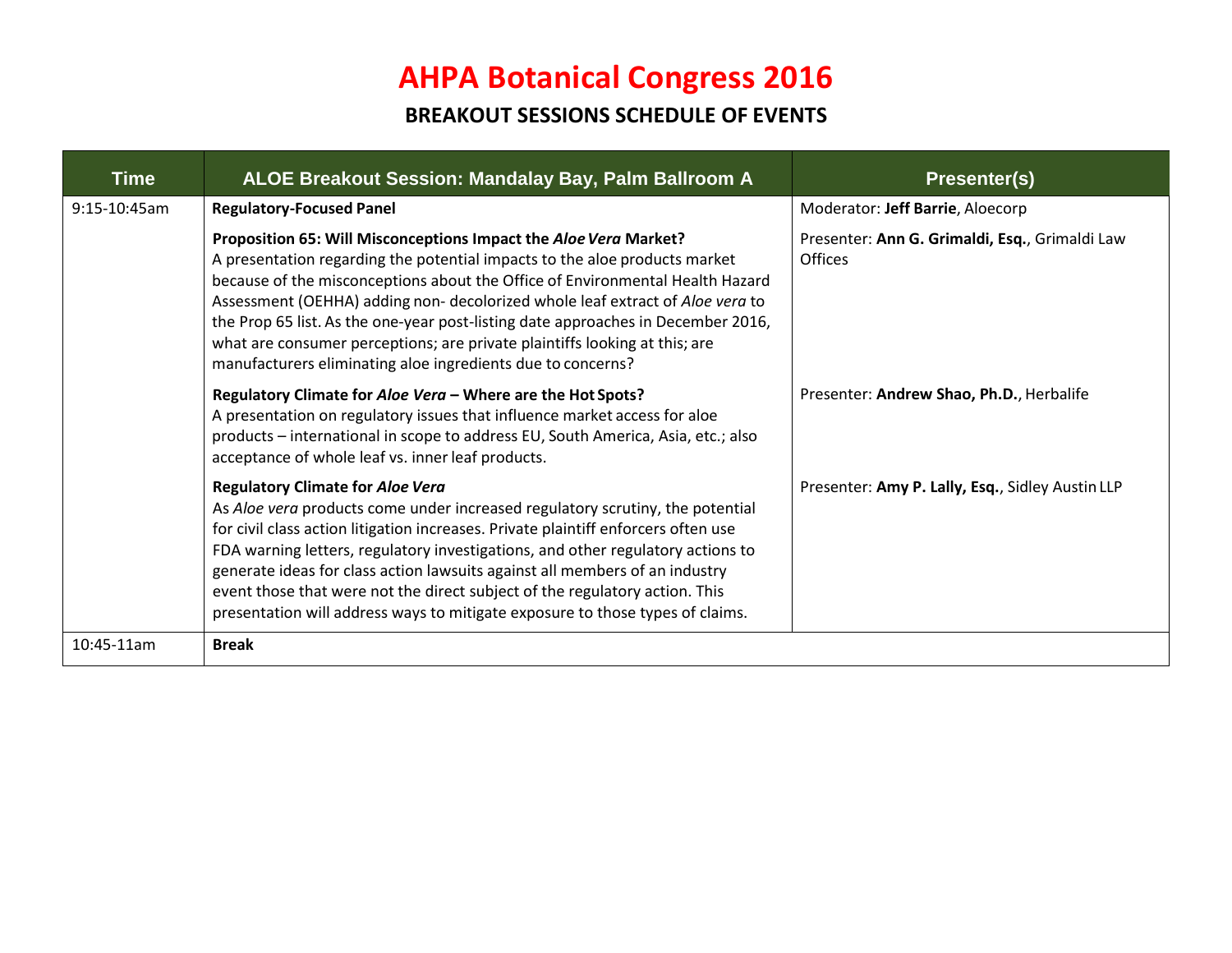| 11am-12:30pm | <b>Scientific-Focused Panel</b>                                                                                                                                                                                                                                                                                                                                                                                                                                                                                                                                                                                                                                                                                                                                                                    | Moderator: Steven Dentali, Ph.D., Industry<br>Consultant          |
|--------------|----------------------------------------------------------------------------------------------------------------------------------------------------------------------------------------------------------------------------------------------------------------------------------------------------------------------------------------------------------------------------------------------------------------------------------------------------------------------------------------------------------------------------------------------------------------------------------------------------------------------------------------------------------------------------------------------------------------------------------------------------------------------------------------------------|-------------------------------------------------------------------|
|              | Prevention of Azoxymethane / Dextran Sodium Sulfate-Induced Mouse Colon<br>Carcinogenesis by Processed Aloe Vera Gel<br>The preventive effect of a processed Aloe vera gel (PAG) on colon<br>carcinogenesis was examined using an azoxymethane (AOM)-initiated and<br>dextran sodium sulfate (DSS)-promoted mouse colon carcinogenesis model.<br>Oral administration of PAG significantly reduced the multiplicity of colonic<br>neoplasms compared with the AOM / DSS only-treated mice. This presentation<br>will address the findings.                                                                                                                                                                                                                                                          | Presenter: Professor Chong-Kil Lee, Univera                       |
|              |                                                                                                                                                                                                                                                                                                                                                                                                                                                                                                                                                                                                                                                                                                                                                                                                    | Presenter: Darryl Sullivan, Covance Laboratories                  |
|              | Development of AOAC INTERNATIONAL'S Standards for the Determination of<br><b>Aloe Vera Quality</b><br>AOAC INTERNATIONAL has developed a stakeholder based process to develop<br>test standards that can help industry with quality testing. This process is based<br>on the development of Standard Method Performance Requirements (SMPR).<br>These SMPR's are then used as the basis for evaluation and approval of test<br>standards. This process has been successfully applied to the identification and<br>approval of quality standards for Aloe vera. This presentation will describe the<br>AOAC process, and provide details on the SMPR's that were approved for Aloe<br>vera, and the AOAC Official Test Methods that were approved for the<br>determination of quality in Aloe vera. |                                                                   |
|              | Reduction of Fasting Blood Glucose and Hemoglobin A1c Using Oral Aloe Vera:<br>A Meta-Analysis<br>A synthesis of the evidence behind the use of oral Aloe vera for diabetes, and<br>dyslipidemia treatment will be provided. The strengths and limitations of<br>existing data will be used to project prospects for future clinical trials and<br>development.                                                                                                                                                                                                                                                                                                                                                                                                                                    | Presenter: Sachin A. Shah, Pharm.D., University of<br>the Pacific |
| 12:30pm      | <b>Return to Plenary Session: South Seas Ballroom E</b>                                                                                                                                                                                                                                                                                                                                                                                                                                                                                                                                                                                                                                                                                                                                            |                                                                   |